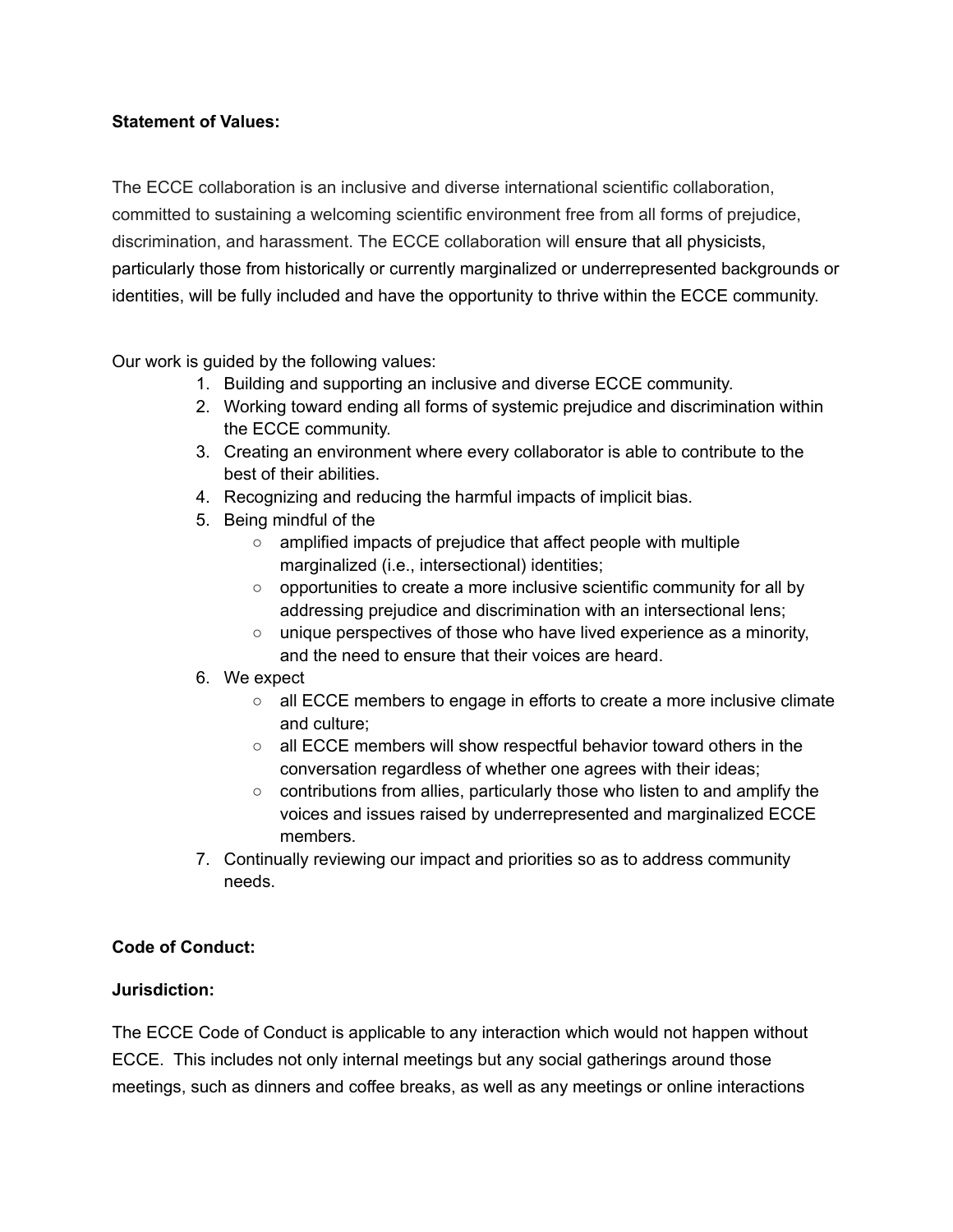where someone represents ECCE, or could reasonably be assumed to do so. Past professional behavior or behavior outside ECCE may be considered only to the extent that it is an indication of future behavior within ECCE.

#### **Expectations for Professional Behavior in ECCE:**

ECCE and its members will strive to create an environment that is inclusive, supportive, and free from any forms of harassment, discrimination, or bullying for everyone. Harassment is defined as creating an unpleasant or hostile situation for someone by uninvited and unwelcome verbal or physical conduct. Discrimination is defined as the unjust or prejudicial treatment of different categories of people, especially on the grounds of sex, gender, gender identity and expression, age, sexual orientation, ability status, physical appearance, race, national origin or ancestry, citizenship, ethnicity, religion, marital or domestic partnership status, military or veteran status, or any other basis protected by federal, state, or local laws. Bullying is defined as abuse and mistreatment of someone, often when there is a social or professional power differential.

Discriminatory behavior and harassment which is indirect, subtle, or unintentional has deleterious effects and is unacceptable. While good intent is appreciated, the impact of your behavior on others is the ultimate factor in whether or not your behavior is appropriate. We also recognize that the physics community has a history of excluding and discriminating against women and other marginalized groups.

We accept these underlying principles:

- We all make mistakes.
- We recognize that mistakes may be harmful to people and we must all try to do better.

ECCE members are expected to refrain from harassment or discrimination, to intervene to the best of their ability when they witness inappropriate or potentially problematic behavior, and to be responsive to collaborators' feedback related to such behavior. In addition to not participating in such conduct themselves, people in leadership positions, including Institutional Board representatives and conveners, are expected to intervene when problematic behavior occurs and to proactively respond to complaints about conduct relevant to their leadership position. Failure to respond may be a violation of the code of conduct. Collaborators must recuse themselves from decisions where they have a conflict of interest, or the appearance of one. This includes romantic relationships. Collaborators are strongly encouraged to disclose the conflict of interest. Retaliation for a report or concern brought in good faith is a violation of the code of conduct.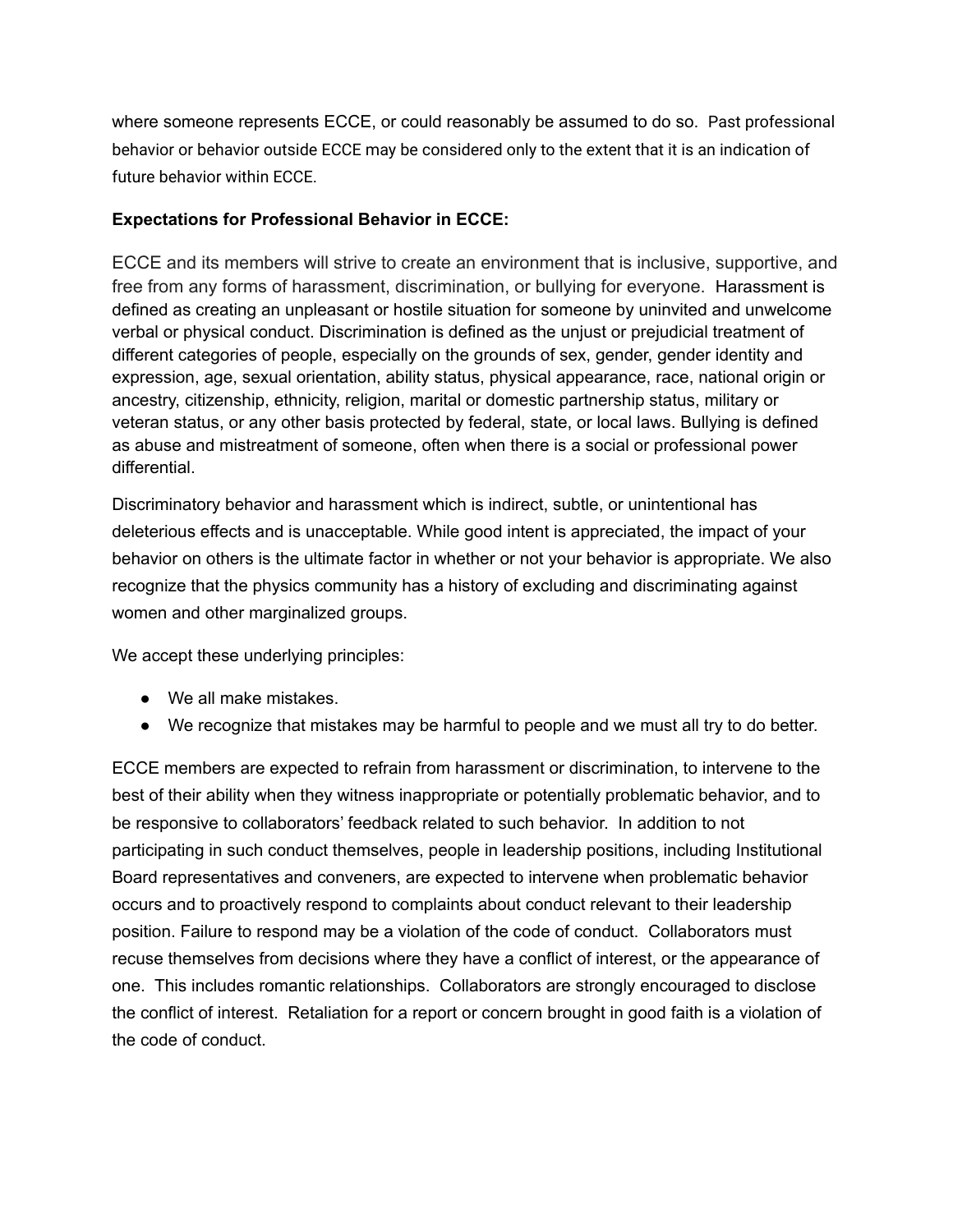## **Examples of Misconduct**

- A faculty member or staff scientist repeatedly asks a graduate student or postdoc out, after they have said no.
- A post doc tells a female/African American faculty member that she only got an interview/job/leadership position because she is a female/African American.
- Before the start of a working group meeting; a collaborator tells another collaborator a racially offensive joke.
- A working group convener offers to push for a collaborator to give a talk at a conference on their detector/physics/software role in exchange for a sexual favor.
- A colleague incorporates a picture of a scantily clad or naked person into a talk.

## **Violations of the Code of Conduct**

The policies outlined below are expected to provide an interim structure, prior to the formation of ECCE as a scientific collaboration and the adoption of a set of bylaws. It is therefore anticipated that the policies outlined below will be revisited as the structure of ECCE evolves.

Violations of the Code of Conduct can be reported either to the Steering Committee or the DE&I Committee. The DE&I Committee will consult with the Steering Committee on complaints and make recommendations for which incidents warrant investigation. Where appropriate, outside parties including local, state, and federal authorities, funding agencies, and people's home institutions may be notified. For incidents that do not warrant an investigation, the range of possible responses to the complaint include:

- 1. No action, but keep a record of the complaint
- 2. Verbal discussion with initiator discussing behavior
- 3. Voluntary no-contact order
- 4. Written warning
- 5. Voluntary recusal from a role in decision making

For incidents which warrant investigation by ECCE, an investigatory committee comprising of three people will be formed. This committee will collect evidence and speak with the initiator, witnesses, and subjects as they deem appropriate. The investigatory committee will compile a written summary for the Steering Committee and make a recommendation for the appropriate action. The steering committee will decide whether to accept or modify the sanctions recommended by the investigatory committee.

Actions which have minimal impact on the initiator's ability to do their job, such as an involuntary no-contact order, require support from a majority of the members of the Steering Committee.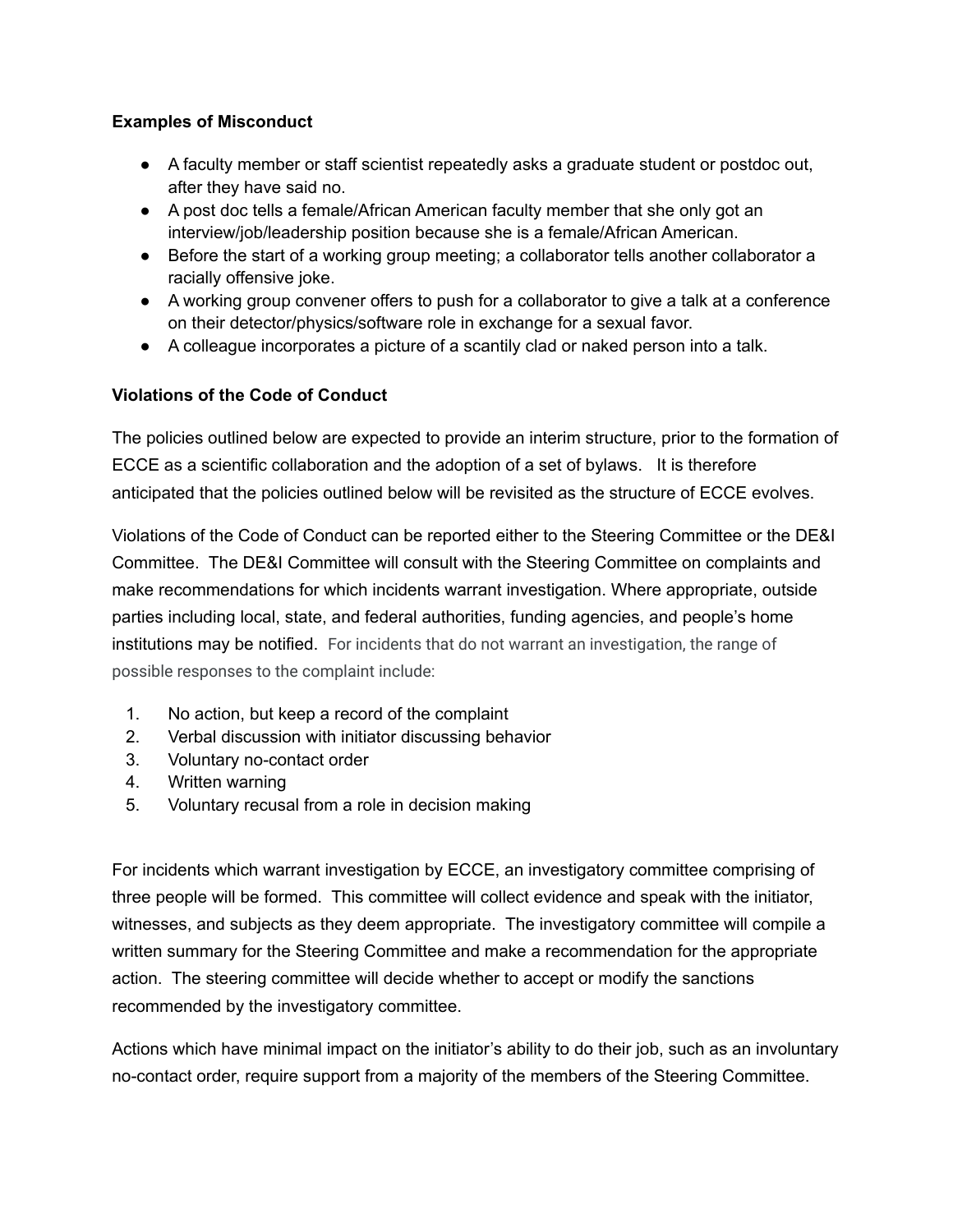Actions which have a significant impact on the initiator's ability to do their job, such as removal from a leadership position, require support from at least ⅔ of the Steering Committee.

Sanctions depend on the situation. Sanctions may be against individuals or institutions.

Examples of sanctions which would require a majority vote of the steering committee include:

- 1. Involuntary no-contact order
- 2. Involuntary recusal from a role in decision making (single decision or from decisions regarding another person)
- 3. Involuntarily blocked from reviewing an individual's work

Examples of sanctions which would require a ⅔ majority decision by the steering committee include:

- 1. Removal or suspension from mailing list(s)
- 2. Suspension from giving talks on behalf of ECCE or otherwise representing the collaboration
- 3. Suspension or removal from leadership positions
- 4. Ban or suspension from in-person ECCE events
- 5. Expulsion from ECCE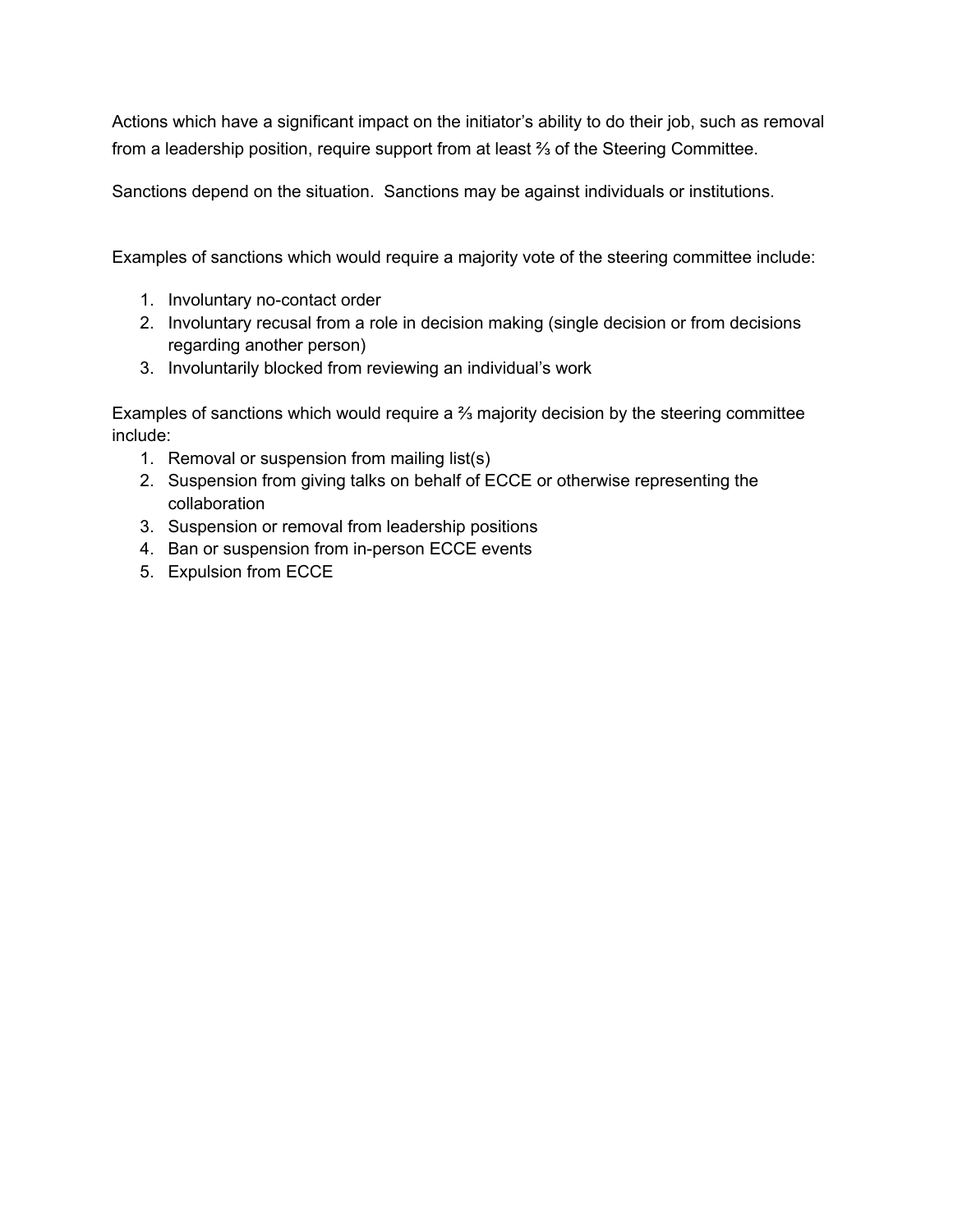# **Appendix - Definition of Terms**

Ability status - The status of whether or not a person has a disability

Bullying - abuse and mistreatment of someone, often when there is a social or professional power differential

Conflicts of interest - a conflict between the private interests and the official responsibilities of a person in a position of trust

Disability - a condition that interferes with someone's ability to engage in certain tasks

Discrimination - the unjust or prejudicial treatment of different categories of people

Gender expression - the way in which a person expresses their gender identity, typically through their appearance, dress, and behavior.

Gender - gender refers to the roles, behaviors, activities, and attributes that a society considers normative for men and women. It is distinct from sex, which is a category based on physical characteristics usually assigned at birth.

Gender harassment - a broad range of verbal and nonverbal behaviors that convey insulting, hostile, and degrading attitudes about members of one gender

Gender identity - an internal sense of self as male, female, or a blend of both or neither. A person's gender identity may differ from their sex assigned at birth.

Harassment - to create an unpleasant or hostile situation for someone by uninvited and unwelcome verbal or physical conduct

Implicit Bias - rather than being neutral, having a preference for (or aversion to) a person or group of people. To describe when having attitudes towards people or associating stereotypes with them without conscious knowledge.

Initiator - the person who initiates the action, statement, or behavior in question

Involuntary - 1: done contrary to or without choice 2: compulsory

Marginalized - relegated to a marginal position within a society or group, particularly those from historically or currently underrepresented identities and cultures

Recuse - to disqualify (oneself) as judge in a particular case broadly : to remove (oneself) from participation to avoid a conflict of interest

Retaliate - to return like for like; especially to get revenge

Sanction - the detriment, loss of reward, or coercive intervention annexed to a violation of a rule as a means of enforcing the rule